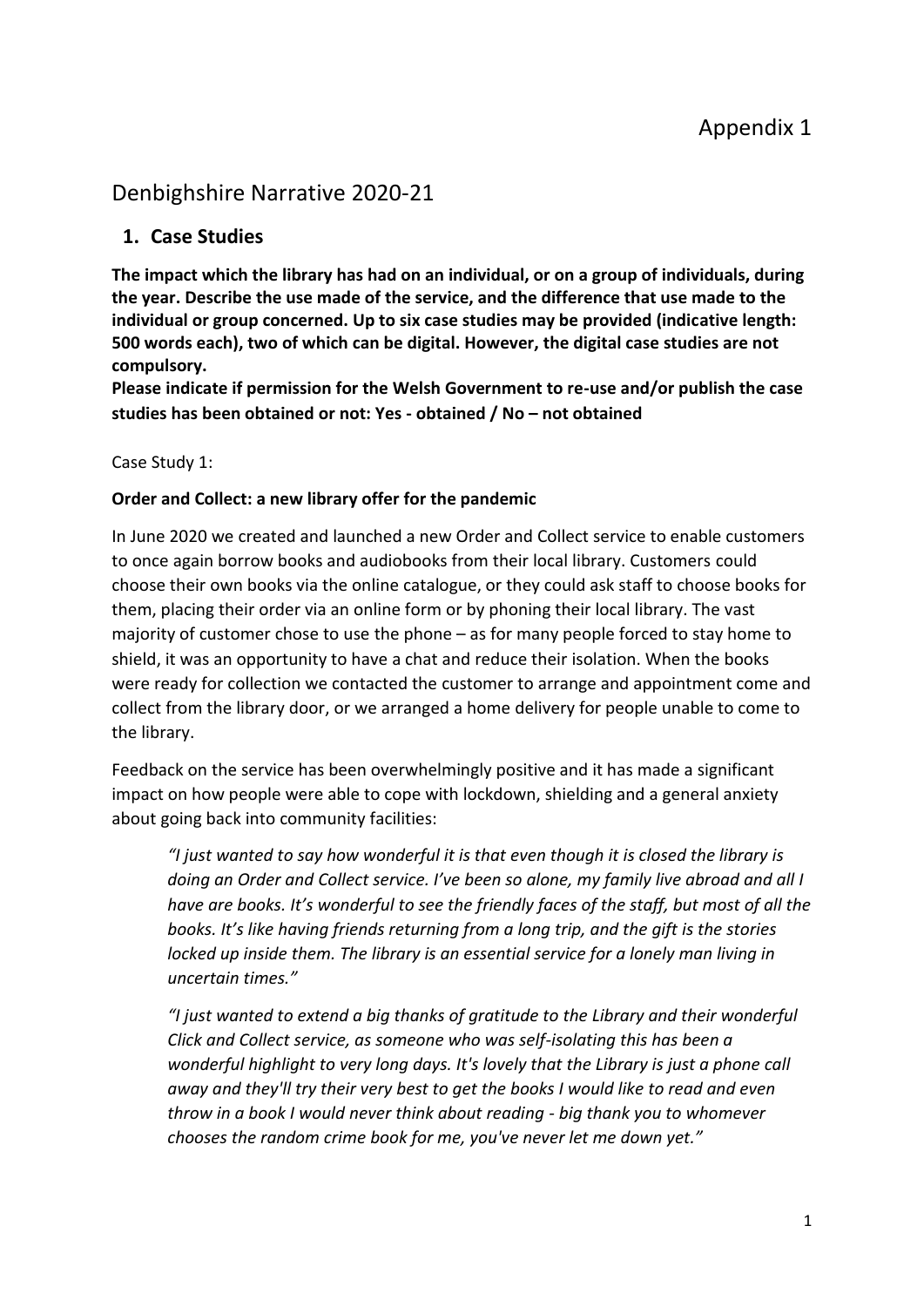One feature of Order and Collect which was particularly popular was staff choosing books for readers, or including an additional 'surprise' book in a bag of books chosen by the customer. It opened up many people's reading experience, introducing them to new authors and genres, and added value to the core service offer:

"I don't know who is choosing the children's books, but they are doing a better job than I do. We were rolling on the floor laughing at the last ones."

"Thank you to Rhyl Library for continuing its service to the locals, and thank you to the person who has been picking my books out for me, always great picks"

"You have been so kind and considerate in ensuring I can still access the facilities of the library, despite not knowing the technique of on-line ordering books! As you can see, I'm still sailing on the Ark! Your recent choice of six books for me was amazing. Despite being a library member for almost 60 years (Denbigh then Ruthin) I hadn't read these!"

"Thank you for this unexpected extra book. I really enjoyed it and it has introduced me to a new author. Nice idea!"

For one customer, the Order and Collect service, and the re-opening of inter-authority lending later in the year meant that she was able to continue in her freelance work even when there was no physical access to their local library:

*I would like to thank Denbighshire County Council Library for its excellent service since March 2020 throughout the coronavirus pandemic. During this time, I have been able to reserve and obtain books from various libraries across North Wales for both my work and for pleasure. I have been able to collect them in a safe and efficient way at Ruthin Library.* 

*During this period, I have needed books covering a wide range of subjects for research use in my freelance work. This has included delivering lectures online via zoom for tourist guides who operate tours in Wales. In addition, I have used books to assist in the production of virtual tours (for all ages) and educational resources for primary children for a national organisation which is being put on a website. The virtual tours work will help to raise the profile of the Denbighshire area and encourage people to visit the area.* 

*It would have been much harder to carry out this work without access to the wealth of books I was able to borrow from the Library Service. Many thanks for all your hard work in carrying out this service in challenging conditions.* 

Setting up a new service within three weeks, whilst also having to work in a new way to ensure staff safety, demonstrates the flexibility of libraries and staff, and their commitment to providing core services to local people in challenging times. The value of having access to books and reading for so many people should not be underestimated.

*"Being able to access so many books has helped to keep us sane. Thank you. Diolch"*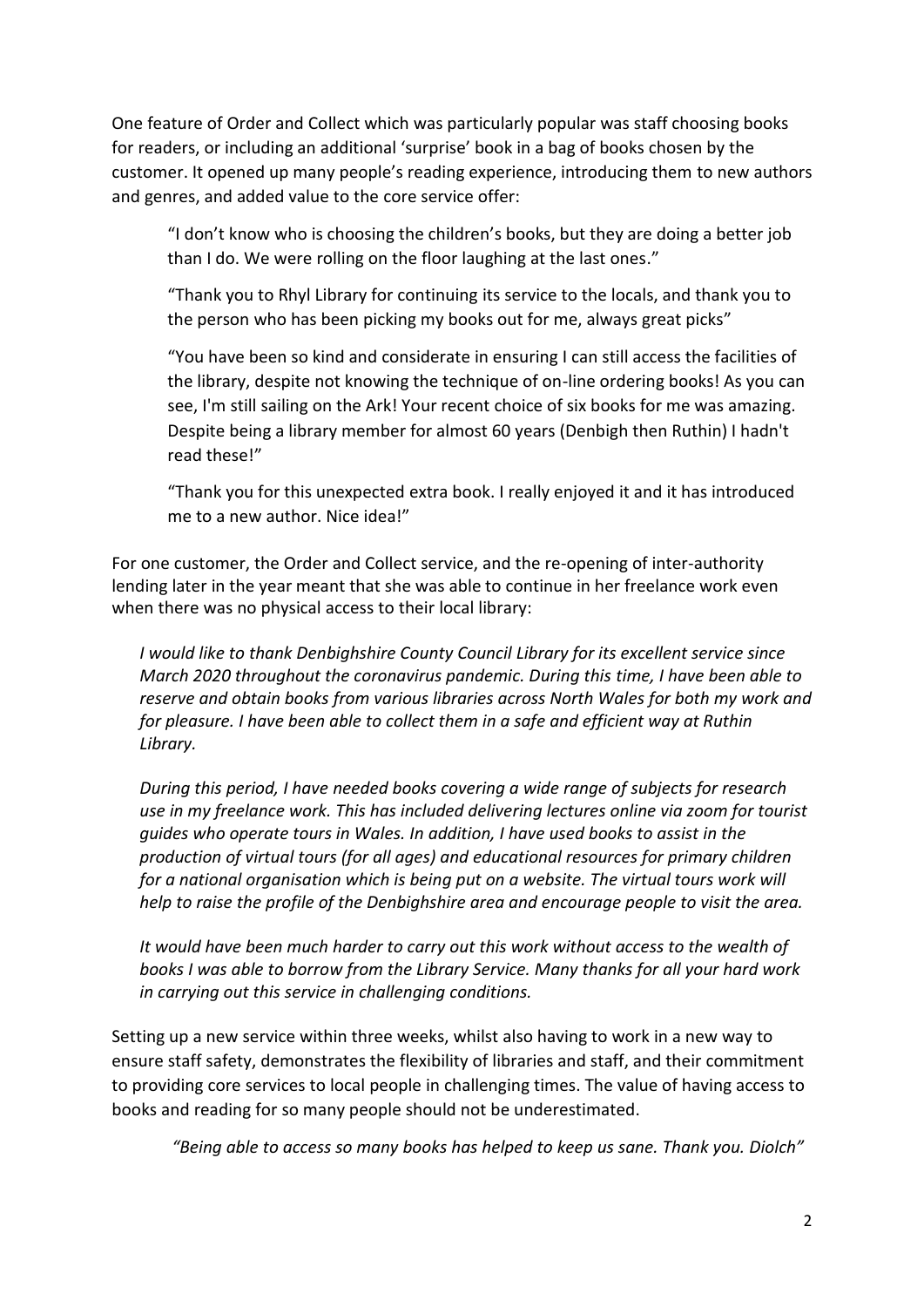### Case Study 2:

### **Skills for the new future: Estyn Allan**

With the increased importance of digital provision during the pandemic, and the recognition that digital would be more central to the future library offer across Wales, Denbighshire's Principal Librarian devised and lead on the delivery of a major collaborative training project for Welsh library staff.

When the Welsh Government's Cultural Recovery Fund was announced in September, SCL Cymru agreed that a collaborative bid would enable all 22 authorities to benefit from its impact, and it was agreed that digital skills development was critical for the short and longterm resilience of services, to retain audience for services and to attract new audiences, particular those for whom digital is their preferred sphere.

Called Estyn Allan ('Reaching Out'), the project aimed to develop frontline library staff skills in creating and producing digital library activities such as storytimes, reading groups, author events, and social media promotion. Each authority nominated 1 or 2 members of staff to become their key trainees to participate in the full programme, and other staff were also able to join some training activities.

The project also wanted to ensure that all the learning impact stayed within the library sector in Wales, so the project co-ordinator was seconded from Swansea Libraries, and the project steering group was made up of SCL members. The training programme was created and delivered within a 3-month window thanks to the energy and commitment of the coordinator, trainees and steering group, aided by the Jan-March 2021 lockdown as staff were able to focus on their training while libraries were closed.

Training included reader development in a digital context, video creation and editing, podcasting, and getting the best out of social media, and was provided by experts in their field with provision in both languages. Trainees were also given funding to purchase filming and recording equipment and software for their services.

One aim of the project was to create a peer support network amongst the trainees which was facilitated through a closed Facebook group, small groups work on activities and the coordinator's support and encouragement.

By the end of March 2021, 33 key trainees had benefitted from the full programme of 26 training sessions, and a further 48 staff had attended some training activity with a total attendance of 534 attendances. Many trainees had started to put their new skills, knowledge and confidence into practice before the end of the training programme, and the CRF funding enabled the project to buy in the time of a wide range of authors from Wales to participate in digital events and interviews. This work will continue into 21-22 when the content created will be published on digital platforms such as the Welsh Libraries website, authorities' own social media accounts and the Summer Reading Challenge website.

All the trainees across Wales were asked about the impact of the programme on them.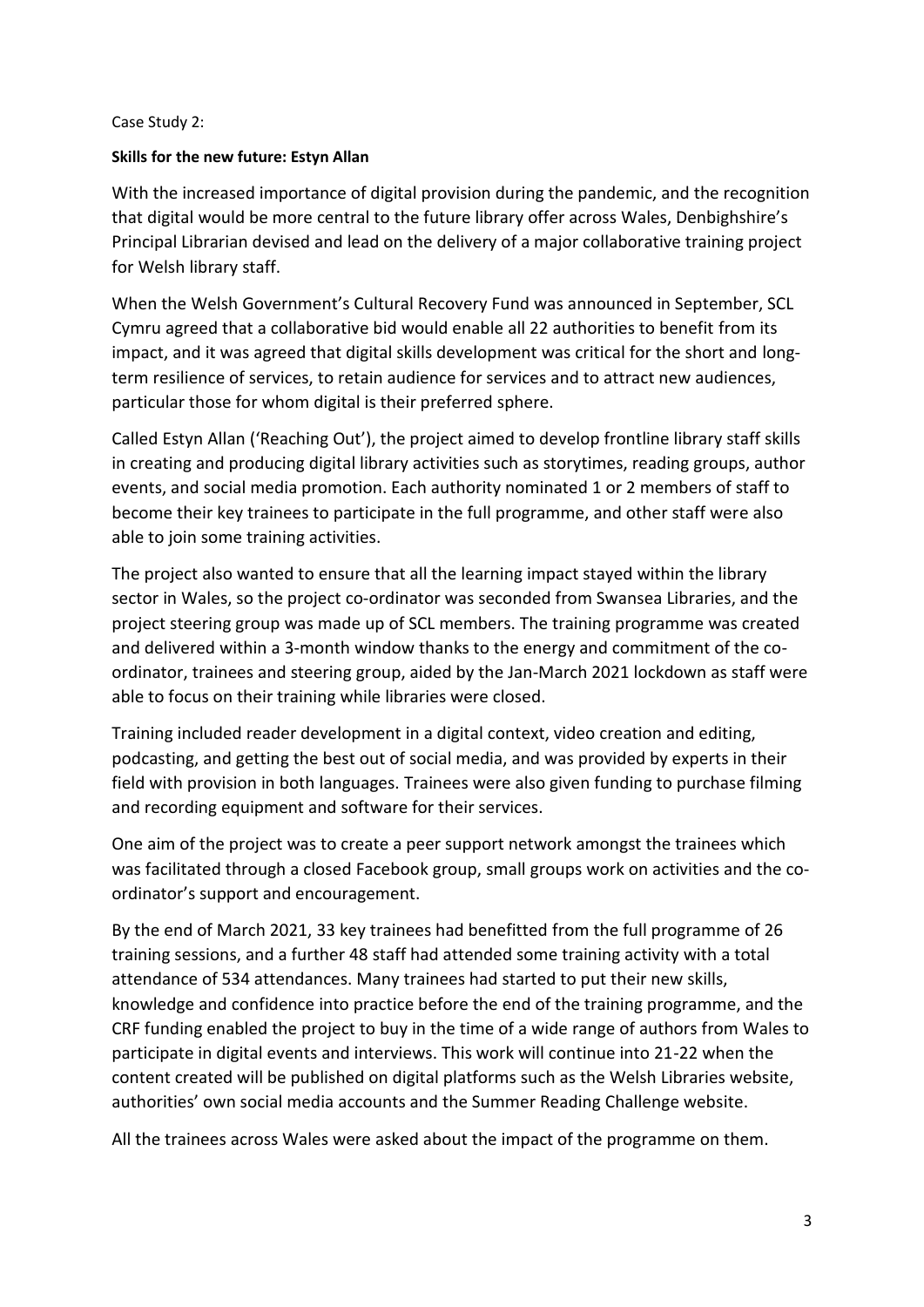When asked to rate their confidence to participate in online activities as part of their role, the average score rose by 10% from 6.92 (out of 10) before the training to 7.6 afterwards. Rating their digital and technical skills, in particular their confidence to create online content such as video and images, the average score rose by 34% from 5.75 to 7.73.

Denbighshire nominated two staff as key trainees and we asked them what impact the Estyn Allan training project has had on them:

*"Being part of the Estyn Allan project has been an excellent experience which has benefitted both my personal and professional development. Through participation in online sessions with industry professionals I have been able to gain specialist skills and knowledge relating to the use of digital equipment for marketing and content creation. As a result, my digital confidence levels have increased significantly and I have applied this new learning through the creation of new online media content for Denbighshire Libraries as well as working to enhance the social media presence of the same. Working as part of the Estyn Allan Team has opened up new links between Denbighshire Libraries and others across Wales and allowed the sharing of ideas and resources on a scale which would otherwise not have been possible. Going forward, I hope to share my learning with my colleagues in Denbighshire and strive towards further enhancing my digital skills. "*

*"As someone who has a long-established interest in digital media and its use in the library service, I am very thankful to have had the opportunity to take part in the Estyn Allan project. I felt that the courses were engaging in building an understanding on how we can utilise digital media to enhance the library experience. In particular, the video editing training helped my understanding in how to use filming equipment and editing software confidently to create new and exciting content for the library. I have been fortunate enough to contribute to the Welsh libraries podcast, #BywDarllen, that was created as a result of the project. The podcast shines a spotlight on Welsh literature through author interviews and discussions with library staff members across Wales. This podcast has been a brilliant chance to demonstrate the research, editing, and marketing skills developed from the course. In doing so, we have also been able to establish a new communicative medium for the library to engage with our existing audience, but also reach out to a new audience. I am thankful to have had these opportunities to use my skills in digital media, and will look to use those skills to help staff members to develop their own understanding of the digital library experience. "*

### Case Study 3:

### **Opening up the world of digital reading**

The growth in the use of digital library resources (ebooks, eaudiobooks, and digital magazines and newspapers) has been seen for several years – but it was greatly accelerated by the lockdown in March 2020 as people sought access to reading material when library building had to close.

Total downloads of digital material increased by 166% in 20-21, with Borrowbox (ebooks and eaudiobooks in English and Welsh) increased by 94%, and e-zines by 55%. This was supported by Welsh Government's investment in additional content in Welsh Libraries'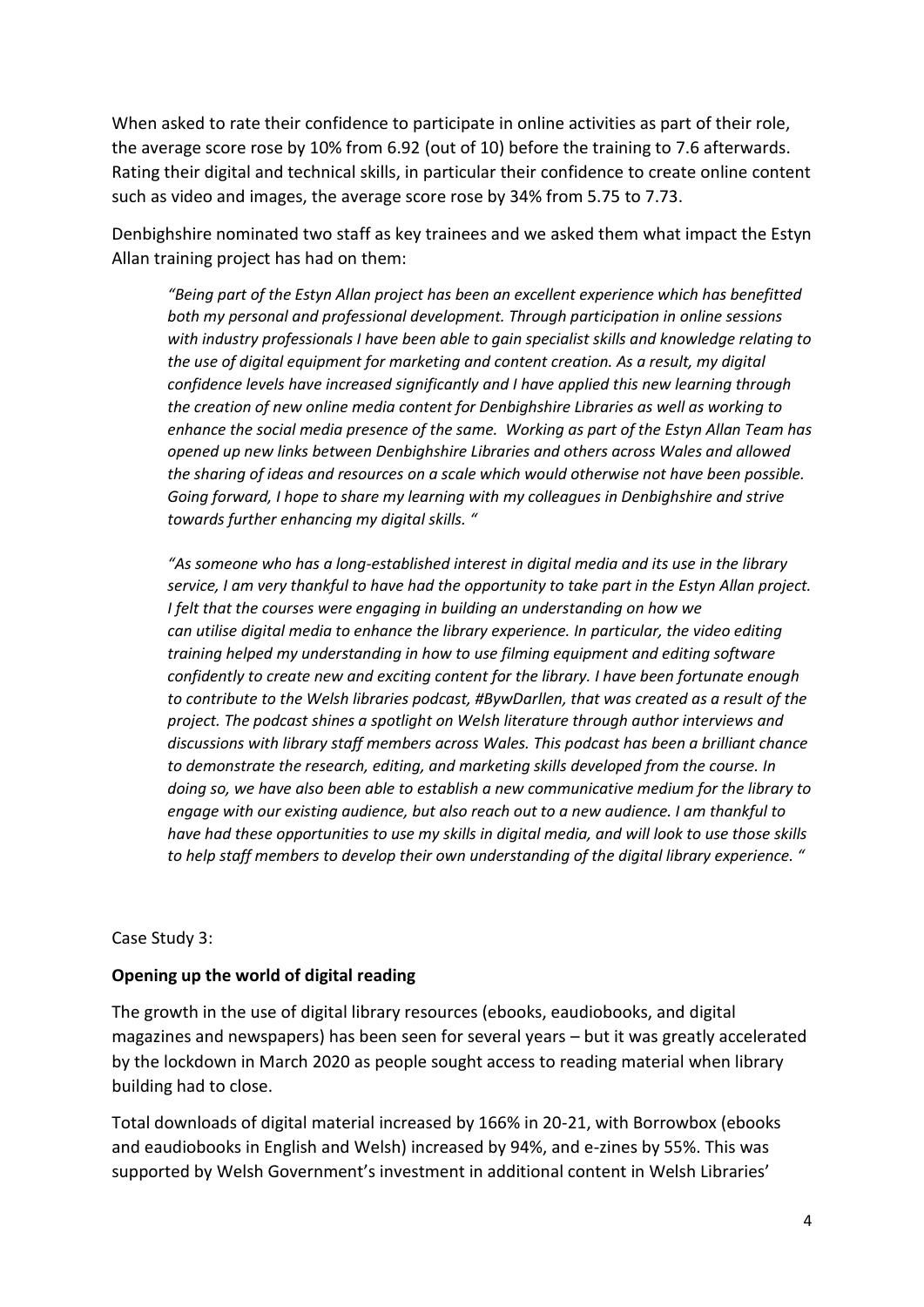Borrowbox offer, and we also purchased some additional stock to meet demand for heavilyrequested titles. We enabled people to join online and access the resources without having to come into the library.

For one customer living with ME, using Borrowbox has made a positive impact on her life as she has access to downloadable eaudiobooks, and can also support her son's reading development:

*"This is the most fantastic App! I have M.E. No longer able to read but I can listen to these books. So many choices of books too! Really simple to use, syncs well across tablet and phone and it's free with library. There's also super easy option to reserve a book and it will email when u can add it! I've listened to the book my son was reading at school so we could talk about it. Thank you for making a bookworm happy again!! :-)"*

With libraries unable to offer access to printed newspapers due to closure and safety concerns once re-opened, we decided to invest in a new online newspapers offer, Press Reader which gives daily access to over 7000 titles from across the world. This has built up a steady use over the year, with 37,671 issue opens.

We went to talk to one particular customer about the impact it has had on his life whilst shielding and beyond:

### <https://www.youtube.com/watch?v=mKH6YhTD0Ls>

*"A great innovation for me. I can just get up in the morning, make a coffee, turn on and read whatever newspaper I like".*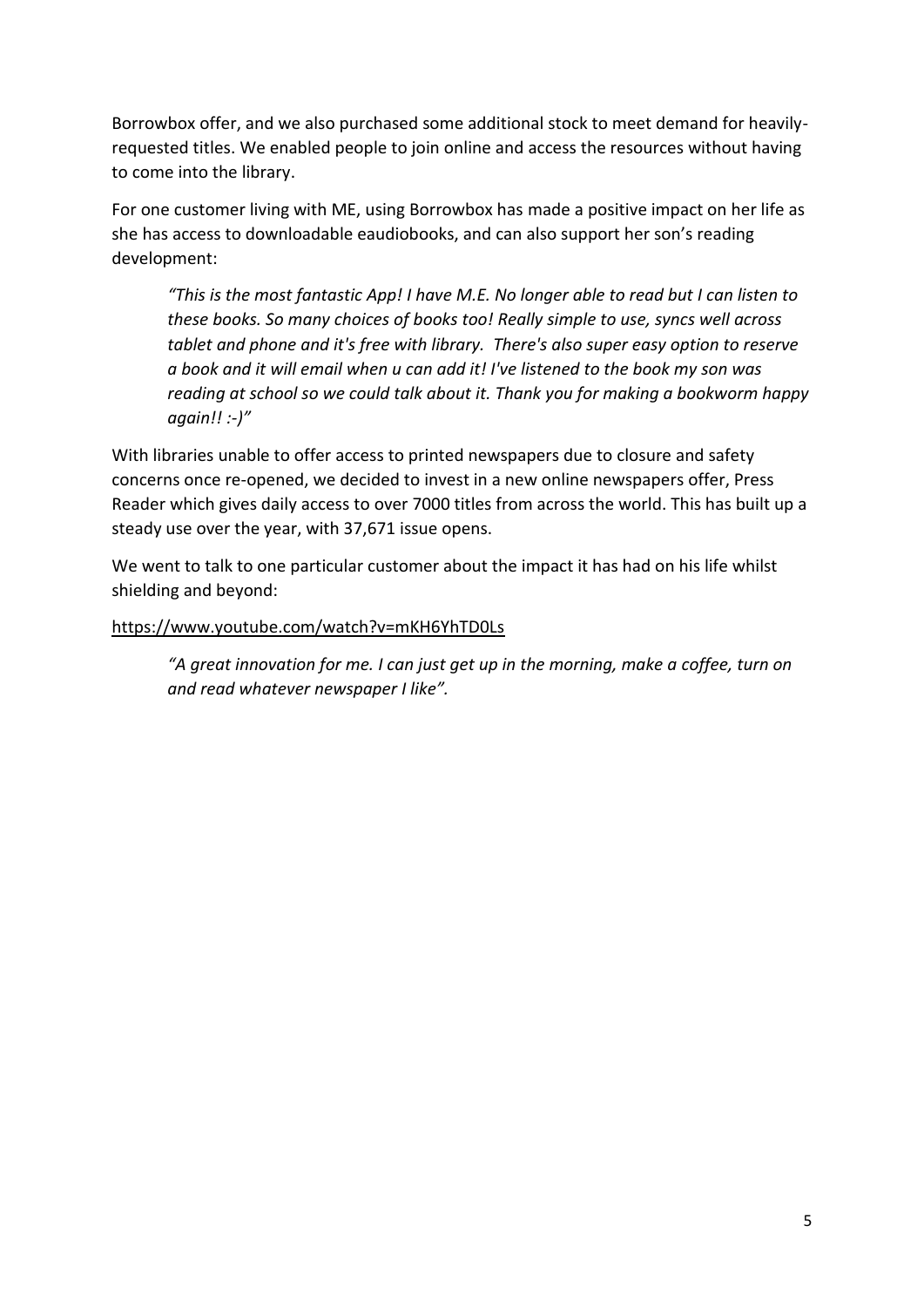### Case Study 4:

### **Bookstart switch to digital**

From the week of the lockdown when library buildings had to close, Denbighshire Bookstart moved its regular rhymetime activity online. The Bookstart team, working from home, produced a live bilingual Rhymetime on Facebook every week (average views 664), and recorded and published online rhyme and story videos (average views 1079). They were also invited to record a video for Booktrust Cymru's website to encourage new parents to share songs, rhymes and books with their babies.

The live sessions enabled families to continue to engage with the team and the service – sending in requests for birthday greetings and favourite rhymes each week, creating a direct personal engagement with each session. Sessions are bilingual and make use of Makaton signing so that children and families can develop their Welsh and signing skills at the same time. The sessions brought a sense of normality and routine to many families. Hundreds of families are watching both live and on catch-up later.

The team also produced 50 online rhyme and story videos in Welsh and English which have been viewed a total of 37,559 times The videos have followed a variety of themes and included rhymes from the lambing shed, songs on a real red tractor, sing-a-long songs with the guitar and quiet bedtime songs. They also include a series of guidance videos for new parents under the brand Siarad Babi/Baby Talk. Videos are either bilingual or in Welsh or English, and make extensive use of Makaton signing. The team were invited to record a bilingual video for Booktrust Cymru's website to encourage new parents to share songs, rhymes and books with their babies, and presented at a BookTrust Cymru webinar for early years professionals to share good practice in reaching new families during the pandemic.

The back catalogue of videos on the Denbighshire Bookstart YouTube channel continues to be used by a wide range of families and early years providers and schools. Since its launch in July 2015 the content has been viewed 1,034,579 times.

The following stories from the team demonstrate the impact of attending rhymetimes and how families have embraced our virtual offer in order to keep 'attending' as they recognise the benefits to their children.

### **Story 1**

We first met mum B at the Mother & Baby support unit at Rhyl. She was young with a baby girl N, had lost her own mum and her dad wasn't able to support her. We introduced her to Bookstart and the importance of sharing stories and songs and this would help to give her baby the best start. Later she joined us with her baby and her friends for rhymetime in the library.

Time passed, and our next meeting with B's toddler was again in the library but this time with a foster parent. Mum was having regular contact and eventually N was returned and they moved to another town. Mum and N regularly attended rhymetime in the library and both really enjoyed the sessions and always borrowed books. Sadly, things changed and N was living with the same foster parents on a long term placement.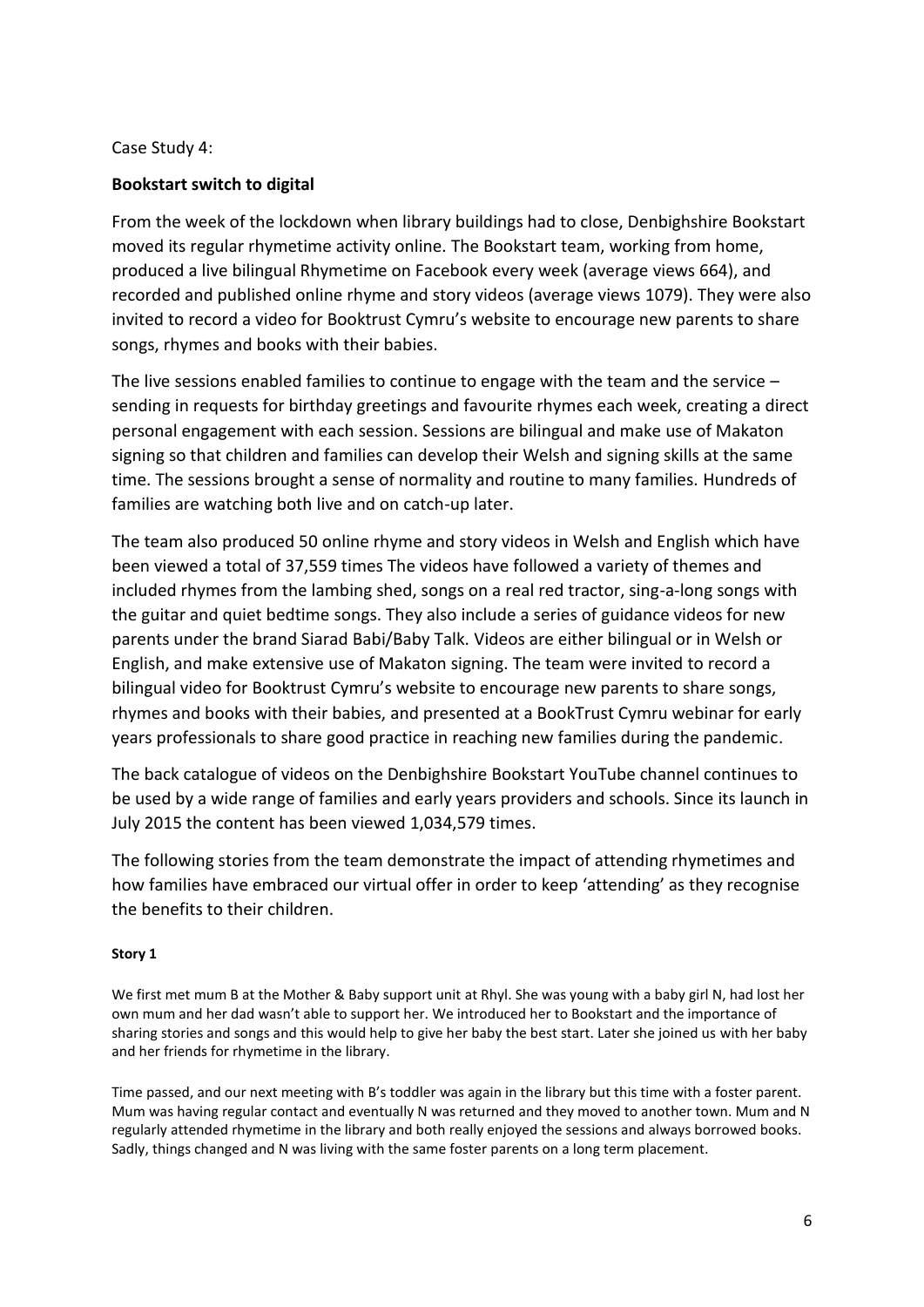Recently Mum contacted us through our Facebook page, she has a new baby boy and wanted to let us know and to enquire about any baby groups in view of the current restrictions. We suggested she go to the library and collect a Bookstart pack and join the baby as a library member and to join us on Facebook for our online baby sessions.

We were delighted that she had contacted us – she had valued our support and input at difficult times when she was a young mum. She is at a different stage in her life now and has the confidence to contact us, and clearly wants to give her baby boy the best start.

### **Story 2**

N used to attend Bookstart rhymetimes over 10 years ago with her then younger daughter. She enjoyed sessions so much that on many occasions several other family members would come along with her on a family outing. N has now become a Grandmother and wanted her grandson O to have the same experiences at 'Book Club' as they call us, as she knows it makes a difference. Baby O's mum was very young, reserved and unsure when we first met her. She really didn't 'get it'.

N, Mum S and Baby O became regulars at baby rhymetime, in fact most weeks attending 2 sessions. Over time Mum S started to relax and grow in confidence and we were delighted when she started joining in with the songs. Every week they would borrow library books and it was very obvious that mum was reading and singing to baby O at home. They became one of the best collectors of Book Crawl certificates. During storytime baby O would concentrate and stay focused for the whole story. He did not take his eyes off us! Although N and mum S enjoyed coming to the library together, Mum S would now happily speak to new families at sessions and ask for Baby O's favourite songs. On World Book Day she was so excited that she'd found a T shirt of his favourite book 'That's not my Car'.

As we are currently unable to offer rhymetimes in the library, Mum S has still been engaging, from the first 'Live' session tuning in and commenting on Facebook weekly to say how much O is enjoying the sessions and all the videos that we post.

#### **Story 3**

J has been a friend of Bookstart since she was toddler. J is now nearly 15yrs old and has a severe learning and physical disability. From an early age J loved our songs and rhymes and despite having no speech would clearly display joy when we sang her favourite songs.

Over the years her family have kept in touch and would keep us updated with her progress. We would see her on visits the local special school whilst doing outreach sessions and on library visits with the school. We would always have to sing her favourite Green frog song. When we created our YouTube channel it became a big hit with J and her family - they would tell us J loved watching our videos.

During the current pandemic, J's family tell us that our videos and weekly 'live' online sessions have made a real difference to them and to J. They frequently send in requests and ask for a 'shout out'. Sadly, J has not returned to school in September and her family tell us that more than ever our sessions are extra special and give J something to look forward to each week.

#### **Summary**

The aim was to keep as much activity going for families as possible during the pandemic when normal rhymetime activity and contact in libraries has not been allowed. The staff team had to learn new skills very quickly and have shown great flexibility, creativity and commitment in switching their provision to virtual at a time of great personal stress.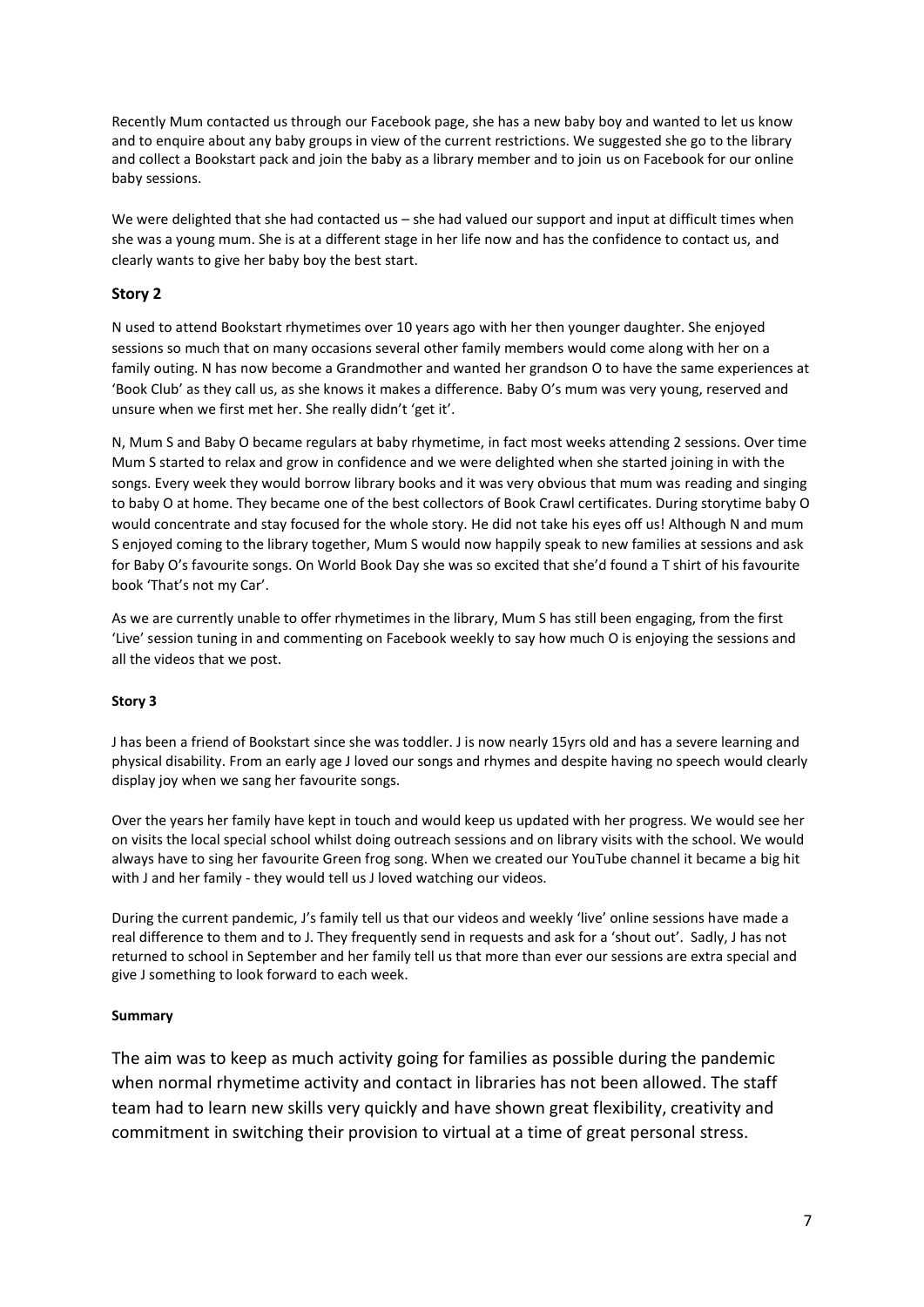The team's work was recognised in 'Making a Difference: Libraries, Lockdown and Looking Ahead', a report by Carnegie Trust UK into UK public library services exploring their role supporting individuals and communities during lockdown and the barriers they faced during this time. It also explores their role in supporting the recovery.

[https://www.carnegieuktrust.org.uk/publications/making-a-difference-libraries-lockdown](https://www.carnegieuktrust.org.uk/publications/making-a-difference-libraries-lockdown-and-looking-ahead/)[and-looking-ahead/](https://www.carnegieuktrust.org.uk/publications/making-a-difference-libraries-lockdown-and-looking-ahead/) (p10)

Many comments from parents on social media show that the activity during the pandemic has been greatly valued and enjoyed by families, has contributed to children's development, and has helped parents during this challenging period. In the words of one parent:

"Thank you for helping bring a bit of normality to our little ones' lives"

Case study 5:

# **Memory bags to support people living with dementia**

Following the launch of the Reading Well for Dementia Scheme in 2019 we decided that we would like to expand the services that we can offer to people living locally with dementia and their carers, and we looked at what other libraries around the UK had to offer.

We were particularly interested in reminiscence collections and produced a prototype Memory Bag, which we shared at an event to launch Dementia Aware Denbighshire. The bag and the concept were of great interest to practitioners and carers and led to us forming a partnership with Denbighshire Community Arts and Life Story Network to secure funding from the Dementia Aware Community Led Grant Programme 2019-20 and Welsh Church Act funding.

As part of the development of the bags we attended some sessions with potential users, for example the Rhuddlan Music Memories Group and a community arts group in Corwen, to gather feedback on what items would engage people. We decided on 8 themes, basing them around the 'Pictures to Share' books, which are designed specifically for people living with dementia and are part of the Reading Well scheme.

The themes are – At The Seaside; Childhood Days; In the Garden; Memories of Music; Shopping; World of Work; Travelling; Leisure Time. The bilingual 'Hen Wlad fy Nhadau' book in the same series was included in every bag. Using the feedback we had received we purchased a variety of contents, selecting items that stimulate the senses and promote reminiscence and discussion.

The bags also include a Creative Wellbeing Activity Toolkit, designed by local artist Jude Wood on behalf of Denbighshire Community Arts, that contains ideas for creative activities for people living with dementia, their families and carers.

The Memory bags are borrowed in the same way as any library books and are ideally suited for use in one to one situations by family members and carers, or by practitioners in small groups.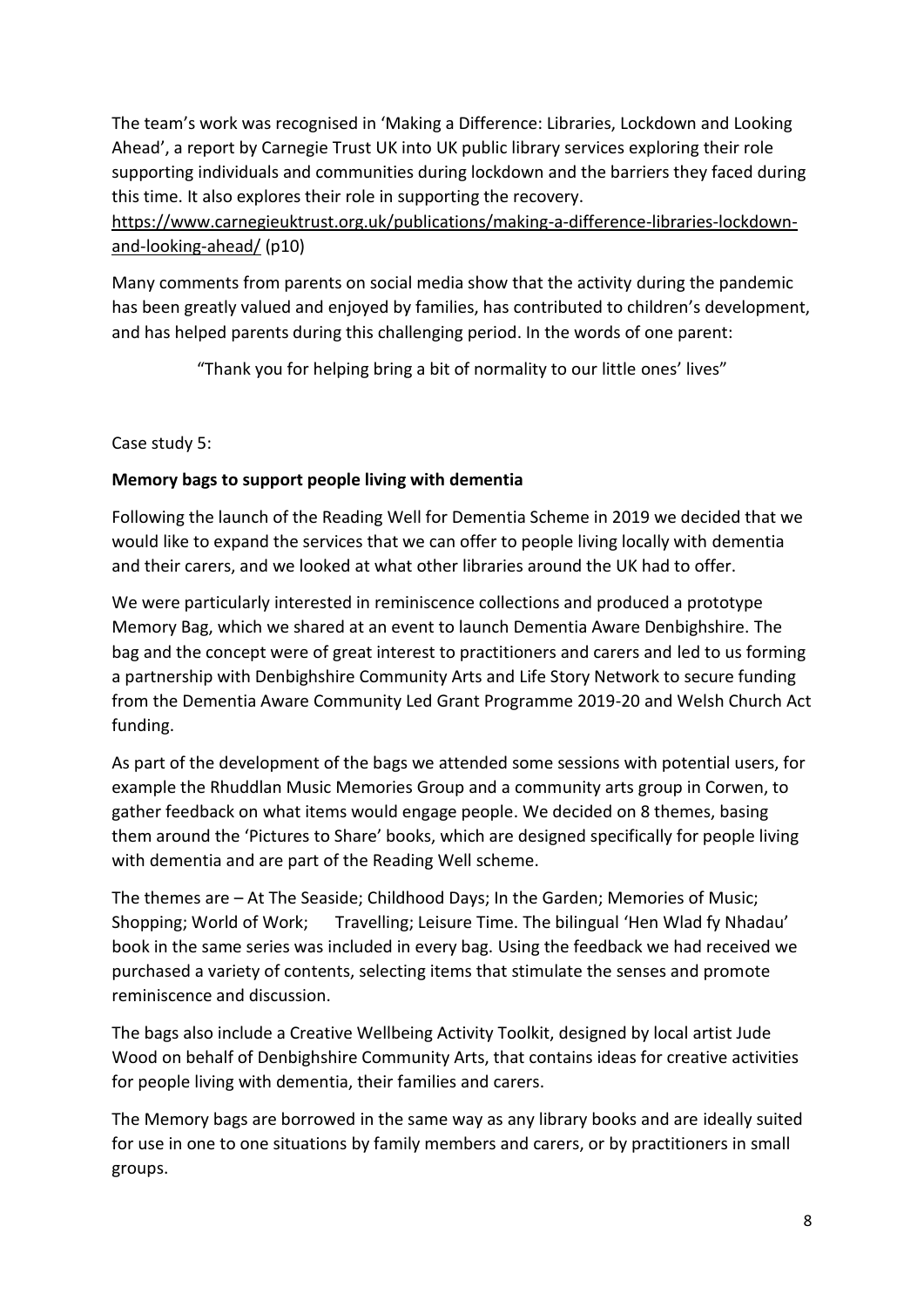A local specialist Admiral Nurse working in St Kentigern's Hospice posted this tweet and went on to explain how she had used our Memory Bags and was inspired to create her own memory boxes:



*"At the Hospice we are supporting people with dementia for occasional respite or symptom control and end of life care as it is a life limiting illness. We had a selection of books as well as memory bags. We used them to support 2 people who we had in for respite. The transport one was of particular interest to one person. Staff sat down in the lounge area and introduced different pieces whether a book, postcard etc they encouraged the person to talk about driving lessons, tests, type of car they had. What would have been there dream car. There was also a* 

*magazine in that bag too I think with different shop fronts and fashions which enabled conversation. It had quite a calming effect and engaged the person for about 20-30 minutes.*

*The books especially the Welsh one was really good for the other person and they sang and read the words with us explaining the meaning.*

*Knowing what a valuable resource they were I have applied for a grant to have a few similar boxes here which has been supported by the Rhyl Rotarians."*

Following a press release we also received enquiries from further afield, for example, an Occupational Therapy student studying at Cardiff University asked for advice on how we went about the project, and someone from a health care library in Devon also got in touch with a similar query.

We are currently hoping that we can expand the number of memory bags we have available, and exploring other options, such as a jigsaw library, and when restrictions ease we are hoping to have reminiscence groups meeting in our libraries.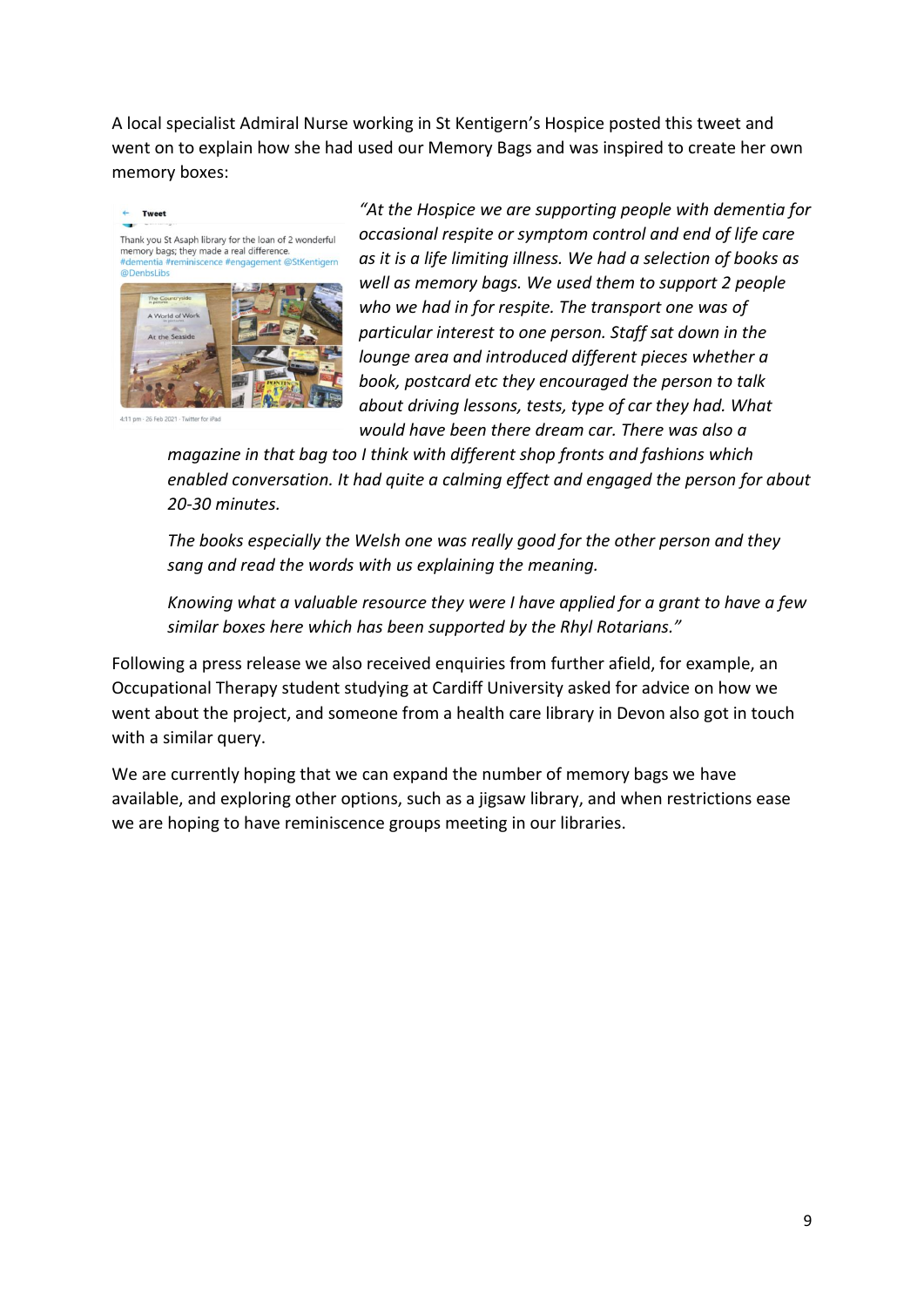Case study 6:

## **Proactive Calls**

Within two weeks of the first lockdown, Denbighshire County Council set up a proactive calling service to support residents who were required to shield.

With library buildings closed, the team of library staff were the first cohort of staff to be redeployed to provide the new service. This was also a recognition of their skills set in talking with people to discover their needs and then to identify the most appropriate place to refer them for further support. They are also highly experienced in engaging with people – and for many shielding residents the calls were their first opportunity to have a chat with someone outside their household.

Library managers helped to set up the new service and were involved with adapting the national script to meet local circumstances, creating a database to record residents' details and responses, setting up staff to work from home or closed library buildings, organising call teams and supporting more complex cases.

The frontline staff used the script to steer their conversations with residents, skilfully adapting their language and tone to the call recipient's situation.

The Library team also worked in close collaboration with colleagues from other services and the third sector to keep updated about the support in each community in the county.

The vast majority of residents were delighted to be contacted by the council, and even if they had no immediate support needs, they were grateful that they had been contacted and enjoyed the chat. For some residents, the calls were a lifeline and enabled them to received support that they had not realised was available to them – these included referrals for the WG food parcels, support from the Red Cross for emergency food and medicines, and access to home delivery services from pharmacies and local shops and volunteers. If residents wanted, staff would call them back every two weeks to keep in touch and support any change of circumstances.

Some of the calls were distressing for staff to handle as they tried to support residents with complex needs, and there were a small number of hostile responses at a time of great stress and anxiety for everyone.

As library services were permitted to restart in June 202, the library staff team returned to their normal roles, with shielding staff remaining working from home on the proactive calls. When the firebreak lockdown was announced in October, an additional round of calls was made to the residents who had been supported previously, to check in on their welfare and refer as needed. During the Jan-March 2021 lockdown, library staff again made contact with residents on the database – to check in on their welfare, to have a chat, and also to make them aware of the range of services libraries were able to offer them at the time.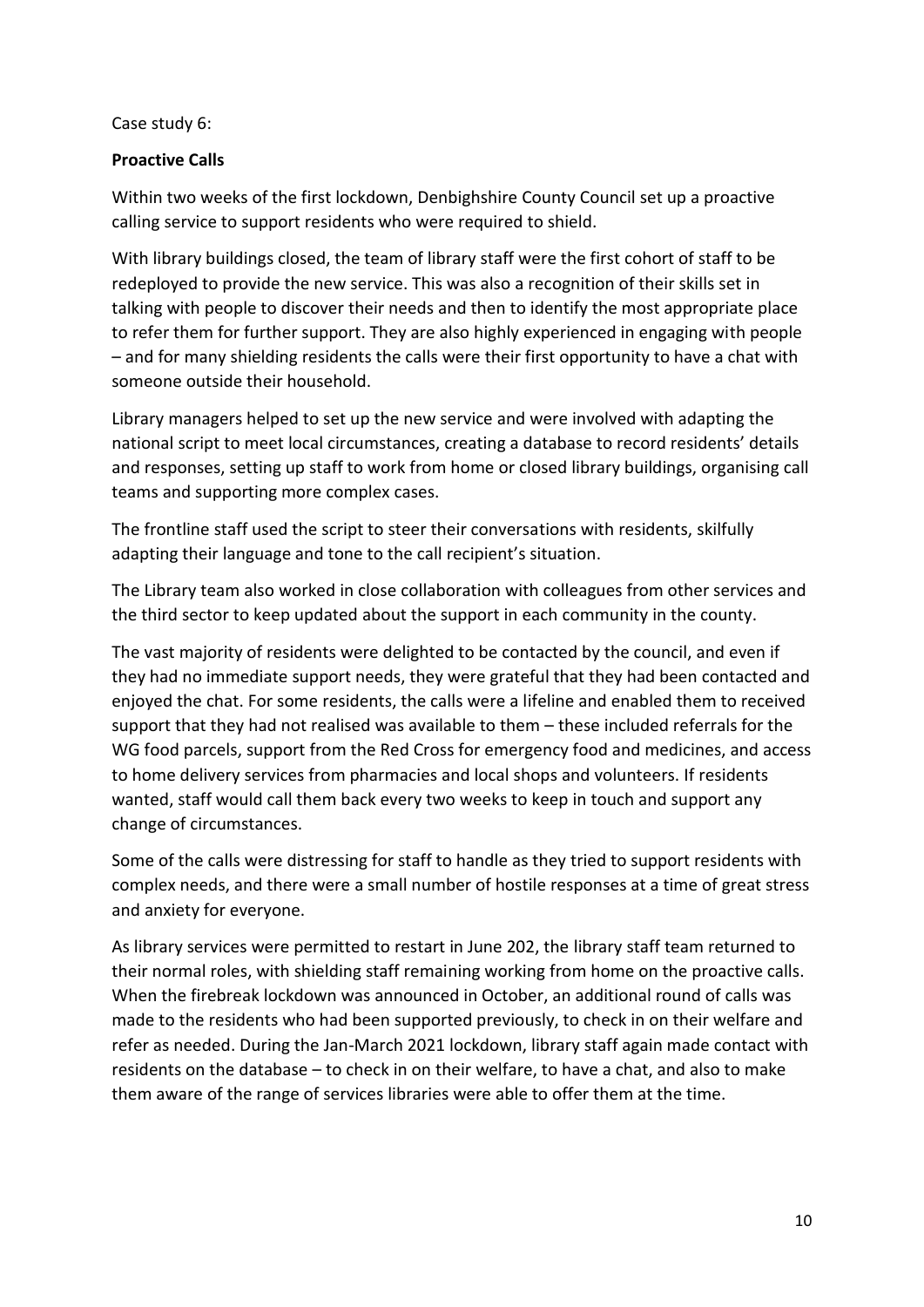Many residents sent unsolicited feedback about the Proactive Calls which demonstrated the value they placed on receiving the calls, and the positive impact it had on them, both practically and emotionally:

*Mr Evans wanted to say that he is highly delighted with the phone calls that [library staff] had done during the shielding period. Said a very polite lady, informative and made follow up calls on a regular basis to him.*

*"Very appreciative of the wellbeing phone call received on 28/10. It has restored my faith in the local authority and is a lovely gesture"*

*"Just wanted to say how wonderful it is to be called up during the second Lockdown to see if I'm ok for shopping, it was lovely to speak to a young man earlier today from a Library I think, he did say his name but I've forgotten it! What a caring Council we have.*

*I called [resident] as part of the proactive calling for shielding customers. She told me how grateful she was for my call and for the previous calls she'd had, "No one usually bothers with us so it was a really nice gesture for you to ring me, I really appreciate it". She also gave praise to the library staff for always getting a bag of books for her.*

The contribution of the Denbighshire Libraries team to the local Covid response was recognised in the Carnegie UK Trust's report *Making a Difference: Libraries, Lockdown and Looking Ahead* (p20)

[https://www.carnegieuktrust.org.uk/publications/making-a-difference-libraries-lockdown](https://www.carnegieuktrust.org.uk/publications/making-a-difference-libraries-lockdown-and-looking-ahead/)[and-looking-ahead/](https://www.carnegieuktrust.org.uk/publications/making-a-difference-libraries-lockdown-and-looking-ahead/)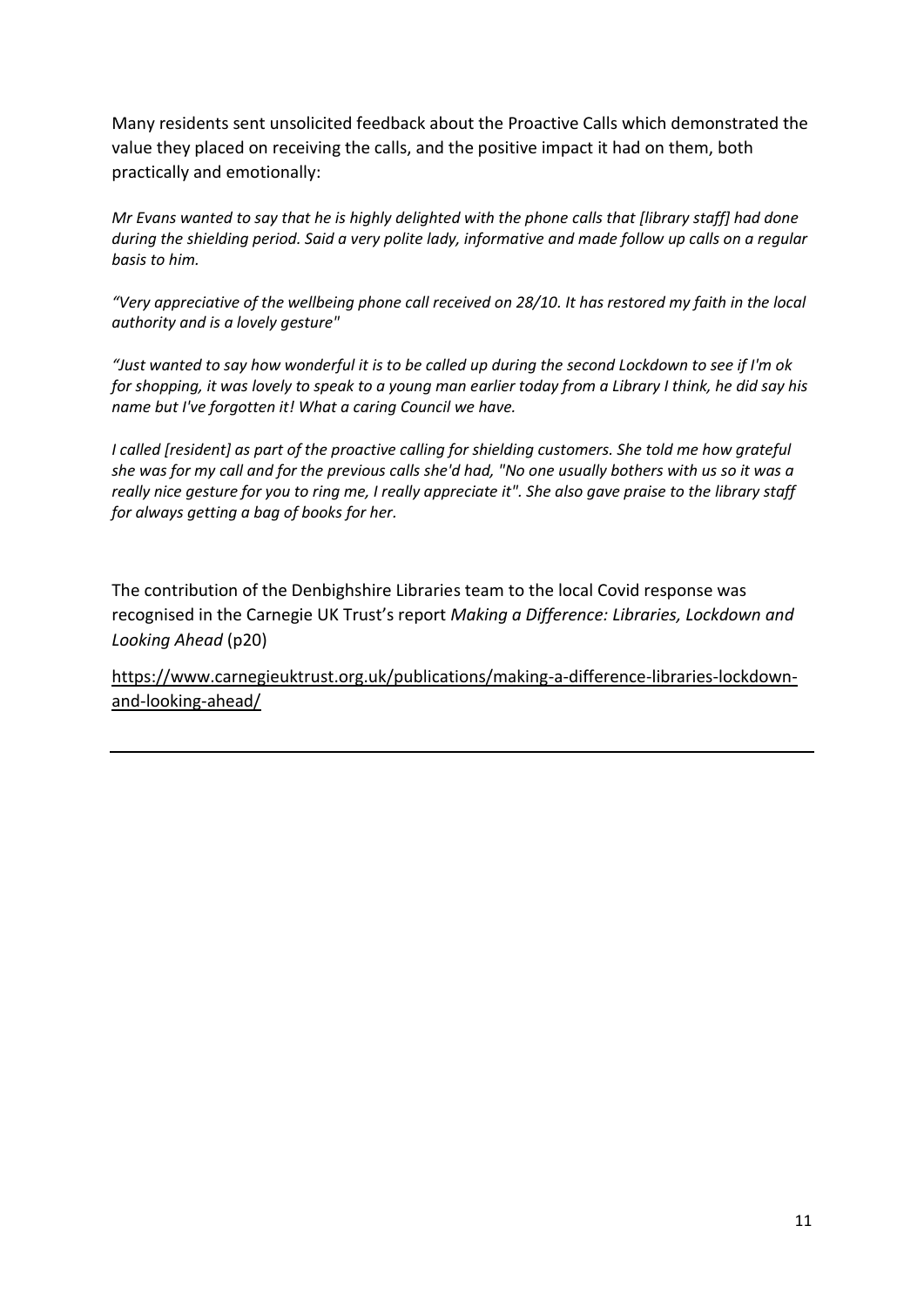# **Contribution to wider Welsh Government priorities and strategic goals**

**Please provide a narrative that demonstrates how the library service is contributing towards wider Welsh Government priorities and strategic goals (indicative length: 500 - 1,000 words).**

## **Better Mental Health**

Reading in itself is beneficial to mental health and the local library within the community provides the access to a vast range of reading experiences for all tastes, in physical and digital formats. During pandemic year we created a new Order and Collect service to give access to physical books, broadened our home delivery service, increased our range of digital resources and benefitted from Welsh Government's additional investment in eresources for Borrowbox. We also launched a new digital newspapers offer. Two of our regular reading groups switched to online meetings.

The Reading Well for Children scheme was launched in Wales in October 2020, providing access to a collection of books selected by experts and children, to help children feel better and to deal with their emotions and things that happen around them. Our ability to roll out the programme has been delayed due to the pandemic but plans have been made for a local steering group in 21-22. Access to the full range of Reading Well scheme books was provided via the Order and Collect service.

We launched a new collection of Memory Bags created by librarians to support people living with dementia and their carers, funded via the Dementia Aware Denbighshire programme (see Case Study 5).

The project funded by the BCUHB Mental Health Strategy transformation funds to embed Reading Well into Primary care practice, working in partnership with Conwy Libraries and Public Health Wales, was suspended in lockdown, and was reshaped to reach potential beneficiaries as services started to re-open.

### **Skills and Employability**

Most of our usual activity in this area had to be suspended during pandemic year as Covid rules prevented indoor group activity and saw libraries offering a reduced range of services. Access to public PCs was reintroduced in August 2020 enabling job seekers to use the facilities. Volunteering in libraries was also not possible due to social distancing rules, and the usual learning opportunities provided by partner agencies was also suspended.

### **Digital**

We were able to resume our offer of free physical access to computers, broadband and Wi-Fi internet connection, and access to scanning and printing in August 2020 (by appointment) but providing help and support to use a computer, to get online and access websites, and to develop basic digital skills, was severely limited due to social distancing rules.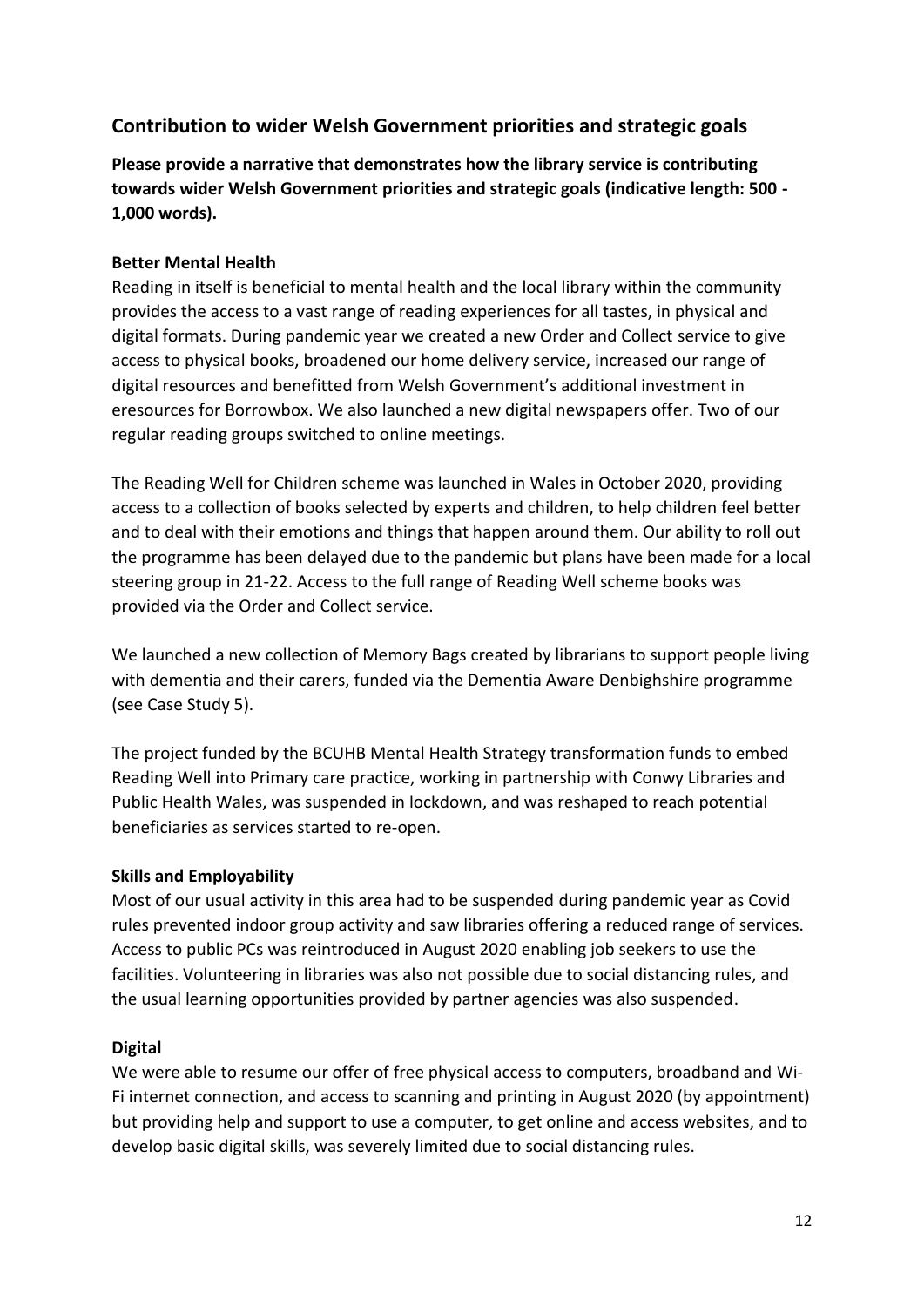Libraries are a key partner in Denbighshire County Council's Digital Exclusion project which aims to identify how the council can reduce digital exclusion. In 20-21 we focussed on staff skills and planning for implementing a Digital Transformation project funded by the Cultural Recovery Fund in early 21-22.

Our range of eresources was extended (see above) and library customers new to the services were helped and supported by staff to learn new skills to access and enjoy the resources. We enabled people to join online and access the resources without having to come into the library and 857 people joined the library online during the year.

Library staff have increased their digital skills during pandemic year. All staff were set up to be able to work from home or at safe workstations in closed library building during the first lockdown in order to provide the Proactive Calls service (see Case Study 6). Staff were also encouraged to complete a range of e-learning modules and digital skills online modules during the year. Two members of staff were key trainees in the Estyn Allan project (see Case Study 2) and developed advanced skills in creating digital online library activities. This collaborative project across all Wales' public library services was led on behalf of SCL Cymru by Denbighshire's Principal Librarian.

### **Early Years & Literacy**

Our Bookstart activity switched to online in the first week of lockdown and continued to provide a highly valued digital service to families all year (see Case Study 4). These activities help to develop young children's language, learning and social skills and have a significant impact on parental mental health, and on parents' skills and confidence as their child's first educators. They introduce many families to the Welsh language, and many families go on to choose Welsh-medium childcare or education as a result of their early experiences in the library. The gifting of Bookstart bags was switched to collection from the library when Health Visiting clinics and home visits were suspended.

The Summer Reading Challenge was offered in 2020 via our Order and Collect service. For the first time children could also participate online, and a brand new Welsh language website was launched by the Reading Agency with WG funding. The challenge is a key activity in supporting the development of children's reading skills and enthusiasm.

### **Support for wellbeing and social care**

After a short period off the road in the first lockdown, the Home Library Service resumed in June 2020 and provides a personalised service to individuals who cannot access their local library due to disability, illness or caring responsibilities. The monthly home visits are eagerly awaited, providing not only a range of books to read but social interaction and a gateway to other council services for people who are socially isolated.

Regular in-person library activities with partners to support community wellbeing had to be suspended this year. We continued to provide a digital assistance service for online Blue Badge applications.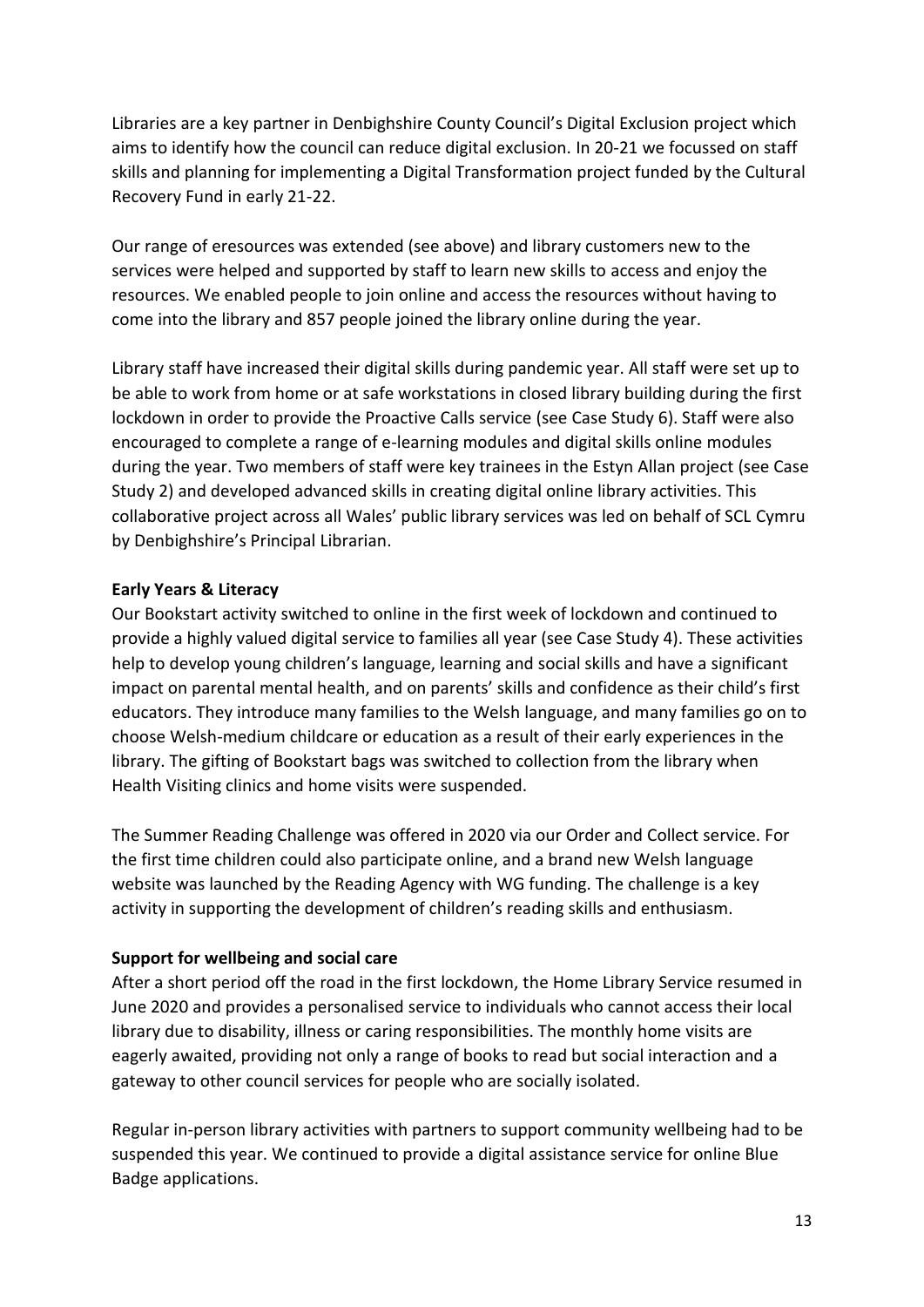## **Cymraeg**

We continue to be a key provider of access to Welsh language books and resources within local communities. The online Bookstart/Dechrau Da provision continued to introduce many families to Welsh, two Welsh language reading groups were hosted digitally, and the range of Welsh resources was extended.

## **Community Resilience**

Denbighshire's vision for libraries is that they are the beating hearts of their communities, where local people can access services in their local community; a shared, trusted and welcoming facility with friendly knowledgeable staff.

Even during period of closure of our building we continued to provide highly valued services to our communities. The Proactive Call Service staffed by the library team, supported people who were shielding (see Case Study 6), we introduced an order and collect service and expanded our home delivery offer to ensure people still had access to physical books, and extended and improved our digital resources offer.